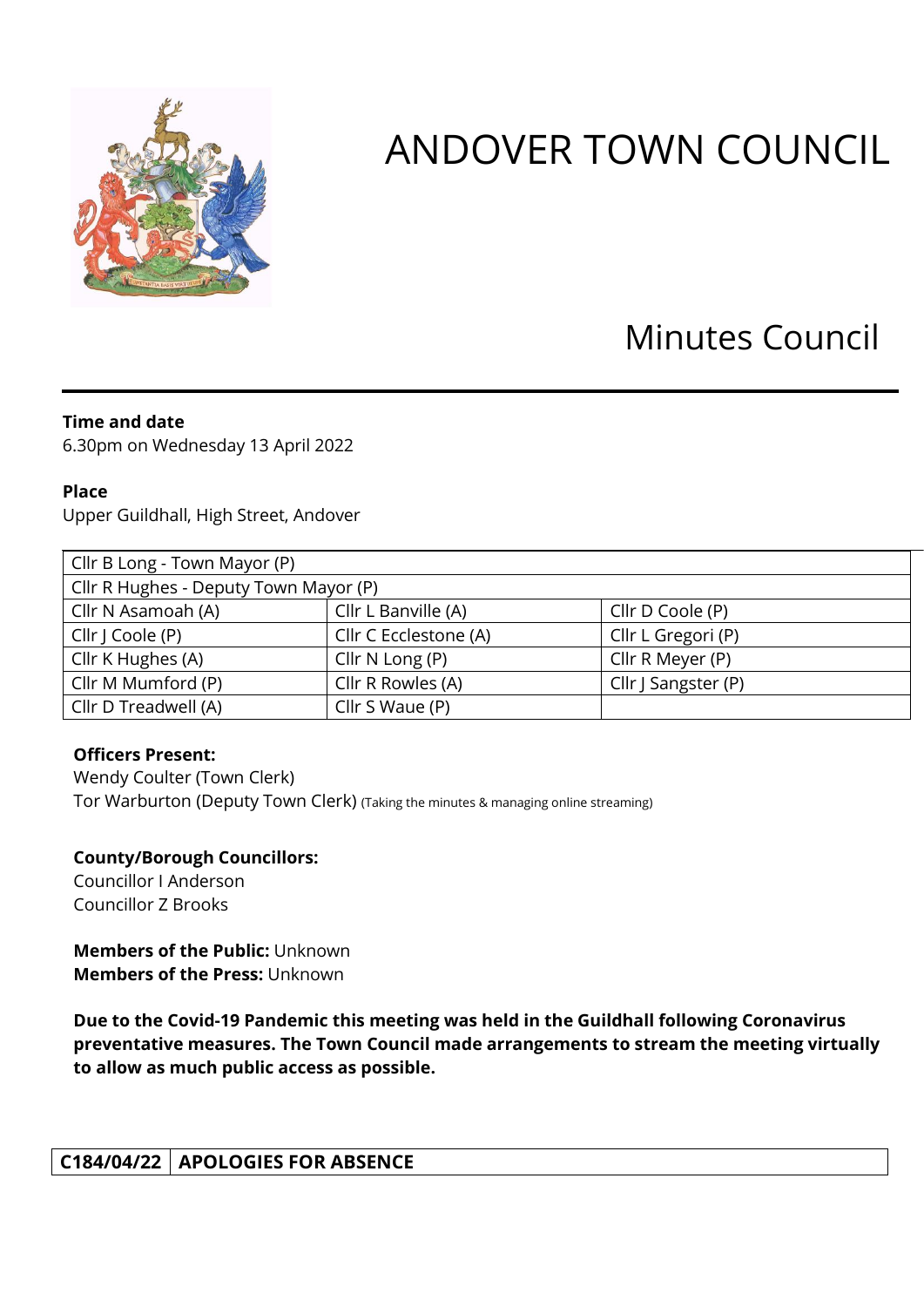|            | Apologies were received and accepted from Councillors N Asamoah, K Hughes and D<br>Treadwell.                                                                                                                                                                                                                                                                                                                                                                                                                                                                                                                                                                                                                                                                                                                                                                                                                                                                                                                                                                                                                                                                         |
|------------|-----------------------------------------------------------------------------------------------------------------------------------------------------------------------------------------------------------------------------------------------------------------------------------------------------------------------------------------------------------------------------------------------------------------------------------------------------------------------------------------------------------------------------------------------------------------------------------------------------------------------------------------------------------------------------------------------------------------------------------------------------------------------------------------------------------------------------------------------------------------------------------------------------------------------------------------------------------------------------------------------------------------------------------------------------------------------------------------------------------------------------------------------------------------------|
| C185/04/22 | <b>DECLARATIONS OF INTEREST</b>                                                                                                                                                                                                                                                                                                                                                                                                                                                                                                                                                                                                                                                                                                                                                                                                                                                                                                                                                                                                                                                                                                                                       |
|            | There were no Declarations of Interest in relation to any item on the agenda.                                                                                                                                                                                                                                                                                                                                                                                                                                                                                                                                                                                                                                                                                                                                                                                                                                                                                                                                                                                                                                                                                         |
| C186/04/22 | <b>MINUTES</b>                                                                                                                                                                                                                                                                                                                                                                                                                                                                                                                                                                                                                                                                                                                                                                                                                                                                                                                                                                                                                                                                                                                                                        |
|            | The Minutes of the Town Council meeting held on 23 March 2022 were deferred until<br>the next Council meeting, pending clarification of the accuracy of Minute reference<br>C178/03/22.                                                                                                                                                                                                                                                                                                                                                                                                                                                                                                                                                                                                                                                                                                                                                                                                                                                                                                                                                                               |
| C187/04/22 | <b>TOWN MAYOR'S ANNOUNCEMENTS</b>                                                                                                                                                                                                                                                                                                                                                                                                                                                                                                                                                                                                                                                                                                                                                                                                                                                                                                                                                                                                                                                                                                                                     |
|            | The Town Mayor was very pleased to announce that the Town Clerk had passed her<br>CiLCA Qualification. Members joined the Town Mayor in congratulating the Town Clerk<br>on her achievement.                                                                                                                                                                                                                                                                                                                                                                                                                                                                                                                                                                                                                                                                                                                                                                                                                                                                                                                                                                          |
| C188/04/22 | <b>PUBLIC PARTICIPATION</b>                                                                                                                                                                                                                                                                                                                                                                                                                                                                                                                                                                                                                                                                                                                                                                                                                                                                                                                                                                                                                                                                                                                                           |
|            | The notes below are a precis of statements/questions. They are not recorded word for<br>word.                                                                                                                                                                                                                                                                                                                                                                                                                                                                                                                                                                                                                                                                                                                                                                                                                                                                                                                                                                                                                                                                         |
|            | <b>Member of Public 1:</b><br>Tonight, one item on your agenda is to approve the release of the allocated funds held<br>for the AFest next month. It has served the community for 8 years, bringing many<br>organisations, businesses and groups together to achieve one aim, to ensure the young<br>people of our town to know there are options available for them to gain skills and<br>improve themselves as individuals. AFest brings these opportunities together.<br>The Town Council has supported AFest every year that it has been running, since the<br>beginning. So why should this year be the exception? AFest happened because of the<br>Town Council. After the loneliness and isolation that we've all been through during the<br>lockdown. We need to make sure that we reconnect and bring people together. As the<br>Town Council you have the means to support the community and a long-lasting legacy<br>for this town, bringing together key partners and stake holders to put on an amazing<br>event on May the 8 <sup>th</sup> including the food and music stalls, entertainment and attractions.<br>So please support this and thank you. |
|            | <b>Town Mayor's response:</b><br>Thank you very much.<br><b>Councillor I Anderson:</b><br>The council approved the Town Youth Officer on the 29 January 2021. You allowed                                                                                                                                                                                                                                                                                                                                                                                                                                                                                                                                                                                                                                                                                                                                                                                                                                                                                                                                                                                             |
|            | £35,000.00 to be put aside for this. I was wondering how much further you had got with<br>this?<br><b>Town Mayor's response:</b><br>I will need to come back to you formally, to make sure I got the details right. It was<br>proposed that we were going to put money aside to get somebody. I seem to remember<br>that a working group was supposed to meet up. They were going to bring forward and<br>pull together what was available. That working group, as far as I know, has never met. I                                                                                                                                                                                                                                                                                                                                                                                                                                                                                                                                                                                                                                                                    |
|            | don't think it was proposed that we were going to employ somebody, however, I need to<br>check that.                                                                                                                                                                                                                                                                                                                                                                                                                                                                                                                                                                                                                                                                                                                                                                                                                                                                                                                                                                                                                                                                  |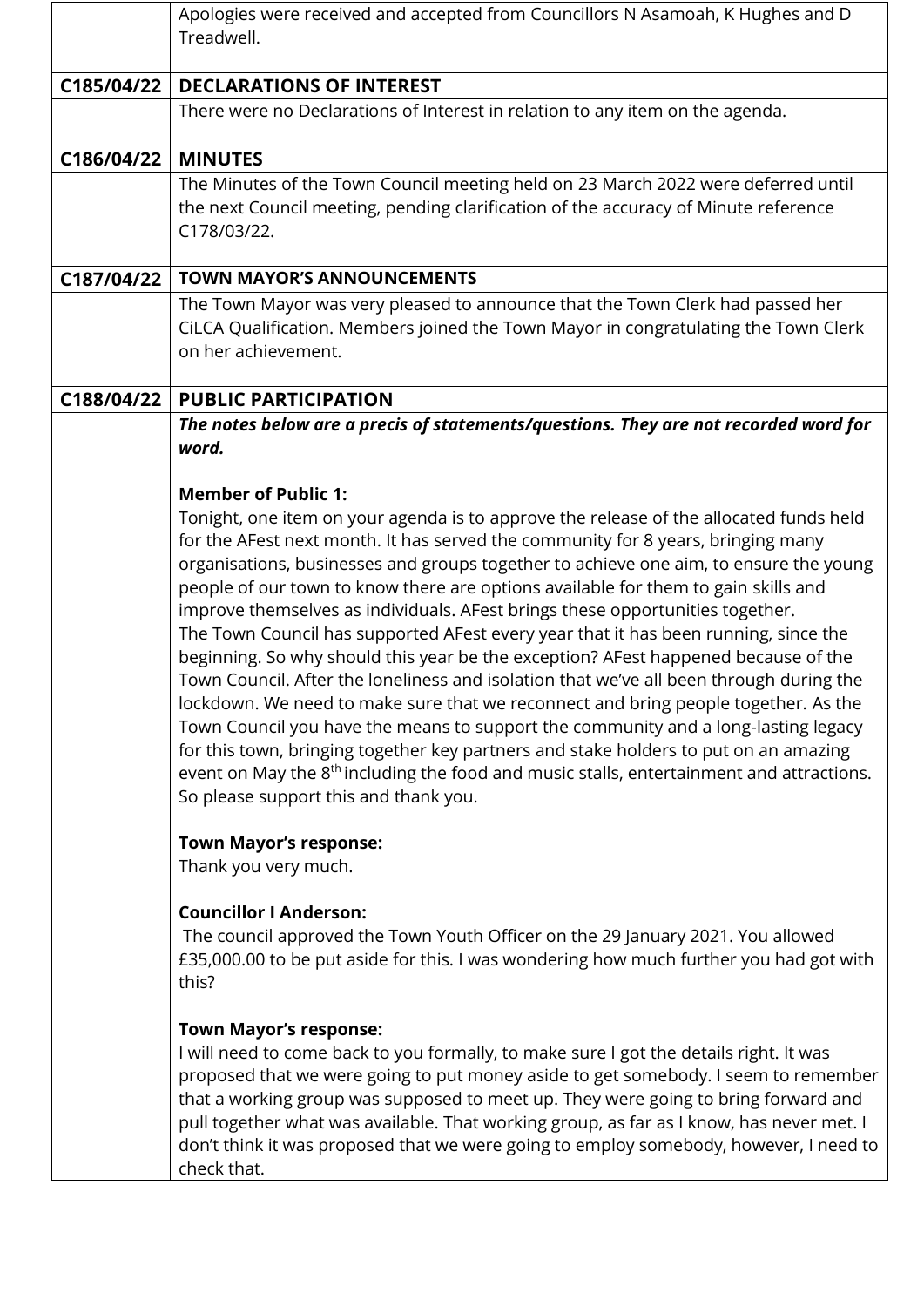|            | <b>Councillor J Sangster:</b>                                                                                                                                                                                                                                                                                                                                                                                                                                                                                                                                               |
|------------|-----------------------------------------------------------------------------------------------------------------------------------------------------------------------------------------------------------------------------------------------------------------------------------------------------------------------------------------------------------------------------------------------------------------------------------------------------------------------------------------------------------------------------------------------------------------------------|
|            | I'll just speak to that. I spoke to Councillor Rowles and we did not want to duplicate<br>efforts by Hampshire County Council. I will double check and move this forward.                                                                                                                                                                                                                                                                                                                                                                                                   |
|            | <b>Councillor R Hughes:</b><br>Hopefully Councillor Anderson will go back to Test Valley Borough Council (TVBC) and<br>I'm sure that as in the normal case that a role like that is not contracted to the Council,<br>but is a particular purpose, that the Council would be prepared to match funds. Any<br>funding that the other Councils would like to give on the basis that they are the principal<br>Councils and we are only a minority Council, to help fund it and any contribution that<br>we can make would come into it, should we decide to go along with it. |
|            | <b>Councillor D Coole:</b>                                                                                                                                                                                                                                                                                                                                                                                                                                                                                                                                                  |
|            | Just to clarify, money was never set aside. Its not in our Earmarked Reserves. That's not<br>to say we couldn't reallocate Earmarked funds or take from CIL monies. Our Back-to-<br>Basics strategy does not allow for expanding beyond our Basics unless we as a Council<br>decide otherwise. Thank you.                                                                                                                                                                                                                                                                   |
|            | <b>Town Mayor's response:</b>                                                                                                                                                                                                                                                                                                                                                                                                                                                                                                                                               |
|            | TVBC has picked up on it and there is now a group meeting about Youth Provision. We<br>do need to look at what provision there is already before we can move on with this. We                                                                                                                                                                                                                                                                                                                                                                                               |
|            | will come back to you Councillor Anderson.                                                                                                                                                                                                                                                                                                                                                                                                                                                                                                                                  |
| C189/04/22 | REPORTS FROM BOROUGH AND COUNTY COUNCILLORS FROM THE                                                                                                                                                                                                                                                                                                                                                                                                                                                                                                                        |
|            |                                                                                                                                                                                                                                                                                                                                                                                                                                                                                                                                                                             |
|            | <b>ANDOVER WARDS</b>                                                                                                                                                                                                                                                                                                                                                                                                                                                                                                                                                        |
|            | The notes below are a precis of statements/questions. They are not recorded word for                                                                                                                                                                                                                                                                                                                                                                                                                                                                                        |
|            | word.                                                                                                                                                                                                                                                                                                                                                                                                                                                                                                                                                                       |
|            | <b>Councillor I Anderson:</b>                                                                                                                                                                                                                                                                                                                                                                                                                                                                                                                                               |
|            | The benches have been fixed under the underpass at Vigo Park.<br>The lights on Pilgrims Way have been fixed.                                                                                                                                                                                                                                                                                                                                                                                                                                                                |
|            | Councillor Long has now received his response from me following his question                                                                                                                                                                                                                                                                                                                                                                                                                                                                                                |
|            | regarding the homeless person.<br>The footpath on Eastfield Road, by the Central Club, had tree roots coming up through<br>it, is now being resurfaced.                                                                                                                                                                                                                                                                                                                                                                                                                     |
|            | To go back to anti-social behaviour, instances that started in St Mary's Ward on 20th<br>January, 22 <sup>nd</sup> February and 20th March, as you know Operation Assembly is now in<br>place. I attended a meeting at the Andover Police Station last Friday evening and it was<br>very productive. Going forward, the Police are working with the youth. There is an a well<br>organised occasion for these youths to get together with Police at the Valley Leisure<br>pool tomorrow and a survey will be completed to ascertain the needs of the youth.                 |
|            | <b>Councillor Z Brooks:</b><br>We've been getting lots of emails regarding the Millennium Man statue.<br>We are still working with the artist to see how we can make him more sturdy. He is solid<br>as a rock. We are unsure how he gets pushed over all the time.                                                                                                                                                                                                                                                                                                         |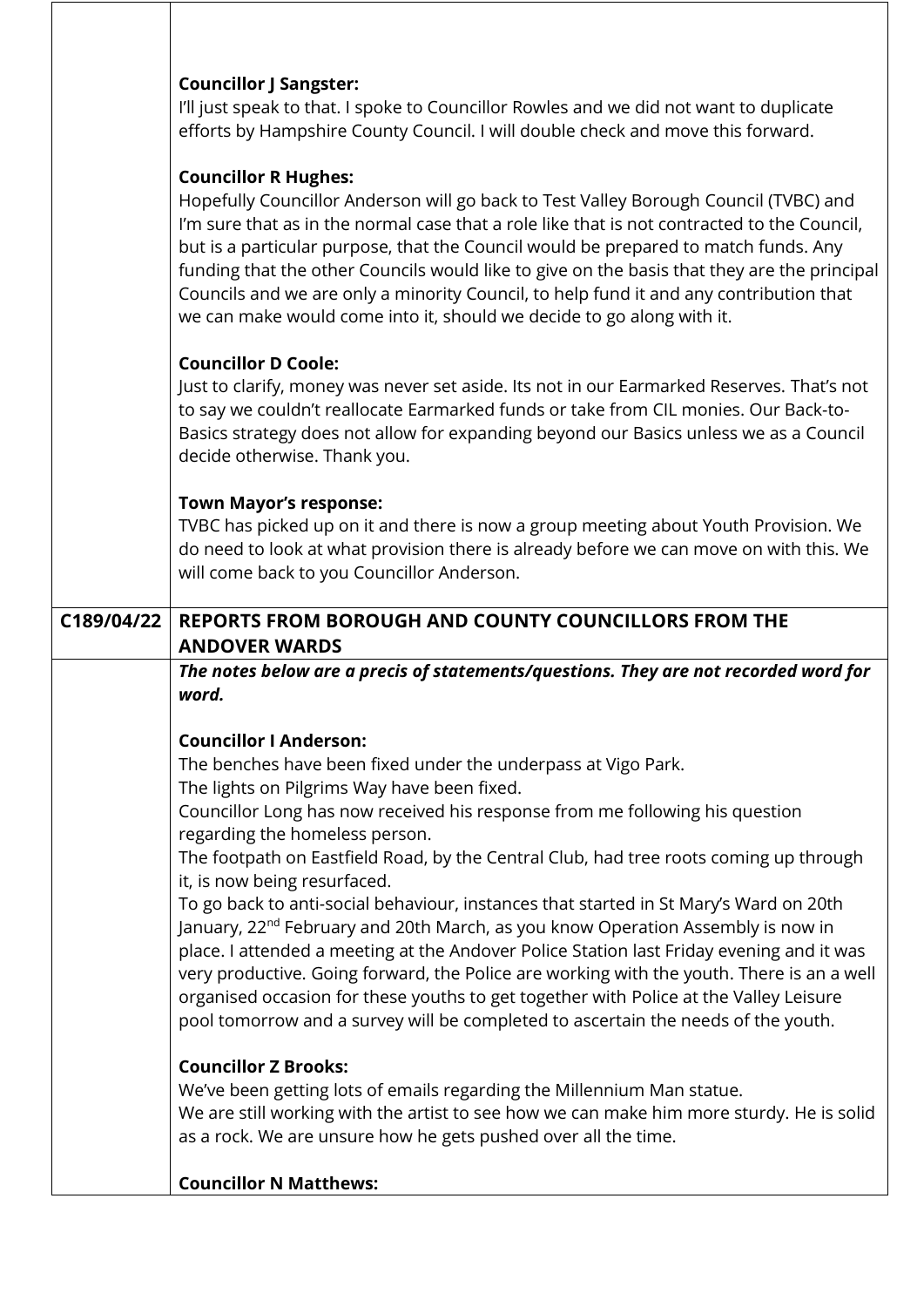|            | 1. L2 Development planning application refused. I have since spoken with the                                               |
|------------|----------------------------------------------------------------------------------------------------------------------------|
|            | planning manager of Taylor Wimpey and they have agreed to hold a full and                                                  |
|            | open public consultation meeting very soon. This will be held at the APCA, and is                                          |
|            | likely to be in early May. I am expecting confirmation of day/time in the next                                             |
|            | couple of days and will ensure you are informed.                                                                           |
|            | 2. The communal bin area at Harebell Road has now been cleared, again for the                                              |
|            | second time in as many weeks. I have written letters to the residents to ensure                                            |
|            | bins are not contaminated. We have also insisted the management company                                                    |
|            | stay on top of Controlling it.                                                                                             |
|            | 3. No Parking signs have now been installed in the visitor parking spaces around                                           |
|            | Dairy Rd/Atrium to prevent contractors parking there. I have further insisted TW                                           |
|            | place hard standing matting on the grass, to get them all off the road, but they                                           |
|            | still dragging their feet!                                                                                                 |
|            | 4. The new cycle/footpath and bollards have now been completed on Cricketers                                               |
|            | and looks much better. We are still awaiting Shepherd Spring surgery to renew                                              |
|            | the pathway up the side of the surgery, but understandably have other priorities<br>at the moment.                         |
|            | 5. Youth mental health and wellbeing support is now moving really well, with some                                          |
|            | services now in place. Also, CCG, NHS and PCN taking much more proactive and                                               |
|            | collaborative action now. It is my intention to begin to stand back from chairing                                          |
|            | the focus group, and concentrate on providing therapy and counselling support                                              |
|            | directly in to the new services. We now have a directory almost complete, new                                              |
|            | "be you" walk in centre, two social worker placements on task, with more ready                                             |
|            | to engage. The proposed new hub/network is now being taken on by local                                                     |
|            | authority services. I shall write a comprehensive briefing note on all details by                                          |
|            | the end of May.                                                                                                            |
|            |                                                                                                                            |
| C190/04/22 | QUESTIONS FROM THE ANDOVER TOWN COUNCILLORS TO THE BOROUGH                                                                 |
|            | <b>AND COUNTY COUNCILLORS</b>                                                                                              |
|            | <b>Councillor L Gregori to Councillor I Anderson:</b>                                                                      |
|            | I asked Councillor Anderson to shed some light on the long term plans that TVBC have                                       |
|            | for the Chantry Centre. I was wondering whether there was any update.                                                      |
|            |                                                                                                                            |
|            | <b>Councillor I Anderson:</b>                                                                                              |
|            | I am still working on it. I have asked Councillor Phil North to come back to me with the                                   |
|            | answers you required.                                                                                                      |
|            |                                                                                                                            |
| C191/04/22 | <b>GRANTS PANEL</b>                                                                                                        |
|            | Members noted that the Picket Piece Baby and Toddler Group and Andover Youth                                               |
|            | Football Club, had been notified of their successful grant applications and the funds had                                  |
|            | been paid.                                                                                                                 |
|            | Members discussed the request from AFest to release the allocated funds in the Events                                      |
|            | (AFest) budget line for 2022/2023.                                                                                         |
|            | It was proposed by Councillor D Coole and seconded by Councillor J Sangster that the                                       |
|            | request to release the allocated funds in the Events (AFest) budget line for 2022/2023,                                    |
|            | be approved.<br>A vote was taken:                                                                                          |
|            | FOR - 9, AGAINST - 0, ABSTENTION - 1                                                                                       |
|            |                                                                                                                            |
|            |                                                                                                                            |
|            | RESOLVED: That the request to release the allocated funds in the Events (AFest)<br>budget line for 2022/2023, be approved. |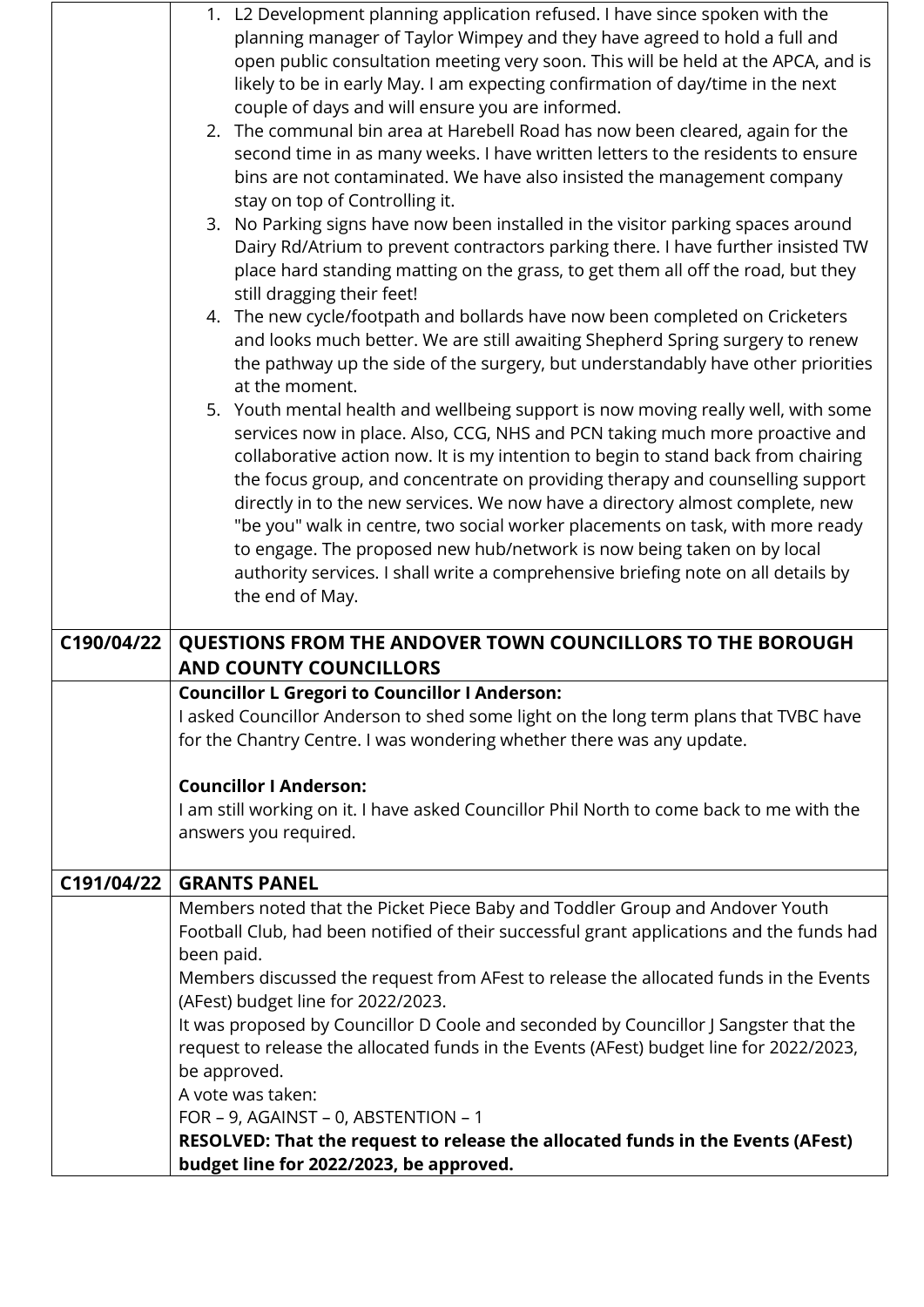| C192/04/22 | <b>RECOMMENDATIONS FROM ALLOTMENT COMMITTEE</b>                                                                                                                                |
|------------|--------------------------------------------------------------------------------------------------------------------------------------------------------------------------------|
|            | Members received and considered the new Chicken Keeping Policy which had recently<br>been agreed by the Allotment Committee.                                                   |
|            | It was proposed by Councillor B Long and seconded by Councillor N Long that the new<br>Chicken Keeping Policy be approved.                                                     |
|            | It was proposed by Councillor D Coole that an amendment be made to remove the Bee<br>section from the Chicken Policy.                                                          |
|            | Councillor J Coole seconded the motion.<br>A vote was taken:                                                                                                                   |
|            | FOR - 8, AGAINST - 1, ABSTENTIONS - 1                                                                                                                                          |
|            | RESOLVED: That the Bee section be removed from the Chicken Keeping Policy.                                                                                                     |
|            | Members returned to the original proposal to approve the Chicken Keeping Policy with<br>the Bee section removed.                                                               |
|            | A vote was taken which was unanimous.<br>RESOLVED: That the Chicken Keeping Policy with the Bee section removed, be<br>approved.                                               |
| C193/04/22 | <b>FINANCE</b>                                                                                                                                                                 |
|            | It was proposed by Councillor N Long and seconded by Councillor R Meyer that the List                                                                                          |
|            | of Payments up to 31 March 2022 be approved.                                                                                                                                   |
|            | A vote was taken which was unanimous.<br>RESOLVED: That the List of Payments up to 31 March 2022 be approved.                                                                  |
|            |                                                                                                                                                                                |
|            | It was proposed by Councillor S Waue and seconded by Councillor R Meyer that the List<br>of Payments up to 6 April 2022 be approved.                                           |
|            | A vote was taken which was unanimous.                                                                                                                                          |
|            | RESOLVED: That the List of Payments up to 6 April 2022 be approved.                                                                                                            |
| C194/04/22 | <b>STAFFING REVIEW</b>                                                                                                                                                         |
|            | Members received the terms and conditions of the contract with the independent HR<br>Consultant.                                                                               |
|            | Members noted that once the contract was signed, the elected HR Working Group                                                                                                  |
|            | would meet with the consultant to start the Staffing Review.<br>Members debated the contract terms and conditions.                                                             |
|            | It was noted that the hourly costings would be £90 and it had been estimated that the                                                                                          |
|            | review would take 64 hours to complete.                                                                                                                                        |
|            | It was clarified that there was no specific budget set aside to cover the relevant costings<br>and therefore, consideration of taking monies from Reserves, would be required. |
|            | Members debated the lack of a limit on the costings involved and the hours charged by                                                                                          |
|            | the HR Consultant. It was reiterated that all aspects of the contract would be managed                                                                                         |
|            | by the Officers and the urgency to move forward with the review was made clear.                                                                                                |
|            | It was proposed by Councillor L Gregori and seconded by Councillor M Mumford that<br>£6,000.00 be set aside from Operational Reserves to cover the costs of the HR study.      |
|            | A vote was taken:                                                                                                                                                              |
|            | FOR - 6, AGAINST - 1, ABSTENTIONS - 3                                                                                                                                          |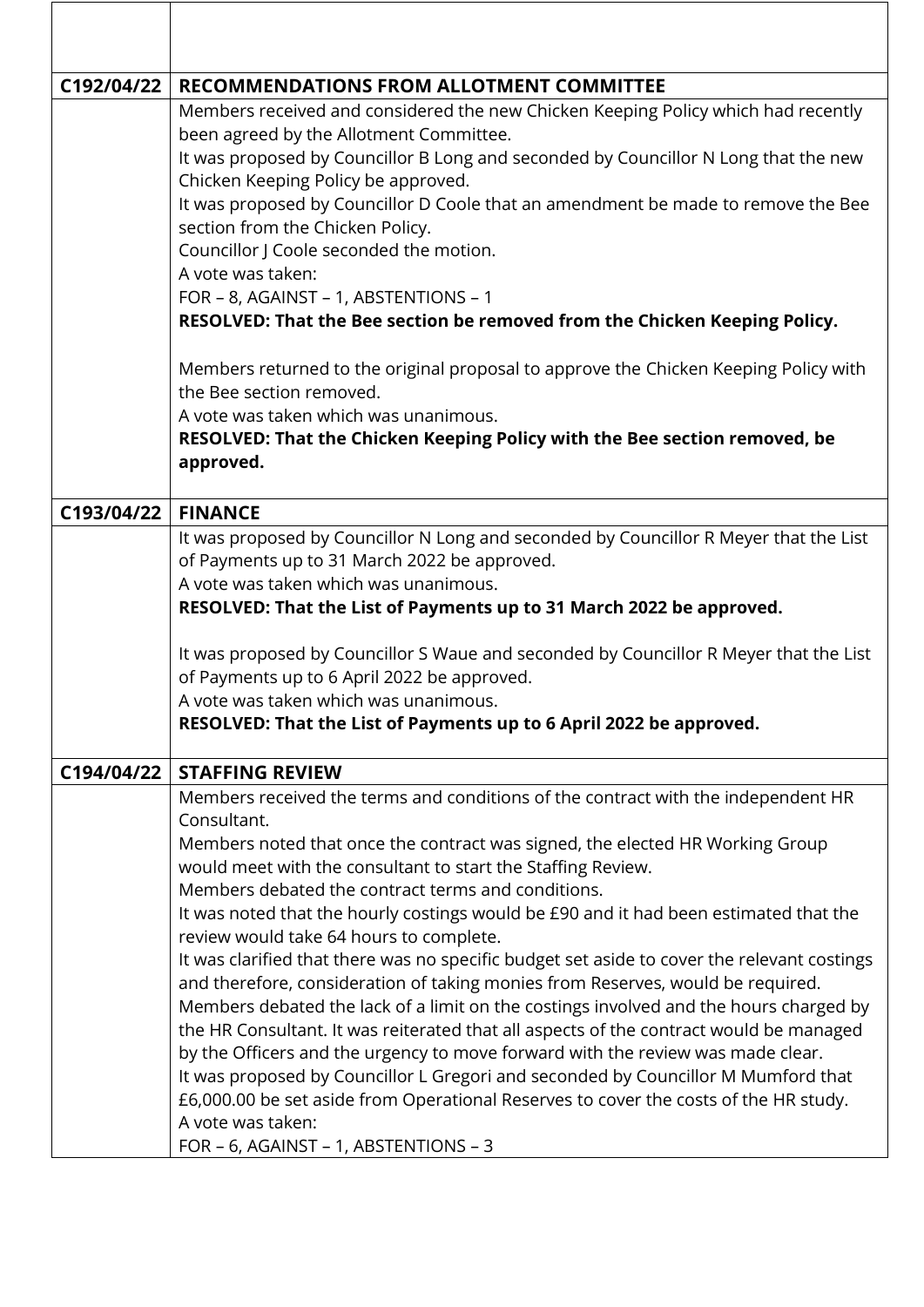|            | RESOLVED: That £6,000.00 be set aside from Operational Reserves to cover the<br>costs of the HR study.                                                                                                                                                                                                                                                                                                                                                                                                                                                                                                                                                                                                                                            |
|------------|---------------------------------------------------------------------------------------------------------------------------------------------------------------------------------------------------------------------------------------------------------------------------------------------------------------------------------------------------------------------------------------------------------------------------------------------------------------------------------------------------------------------------------------------------------------------------------------------------------------------------------------------------------------------------------------------------------------------------------------------------|
|            | The Town Clerk clarified that the contract did contain the terms and conditions that the<br>HR Consultant would be working under. Now that a motion had been passed to set a<br>ceiling of £6,000.00, the HR Panel could request confirmation from the HR Consultant of<br>the hours involved, what would be delivered and the specific details of the contract.<br>It was proposed by Councillor L Gregori and seconded by Councillor S Waue that the<br>terms and conditions of the contract be agreed, in order to work with the external<br>consultant.<br>A vote was taken:<br>FOR - 8, AGAINST - 2, ABSTENTIONS - 0<br>RESOLVED: That the terms and conditions of the contract be agreed, in order to<br>work with the external consultant. |
| C195/04/22 | <b>OFFICE MOVE</b>                                                                                                                                                                                                                                                                                                                                                                                                                                                                                                                                                                                                                                                                                                                                |
|            | Members noted that the tenancy with Incuhive had started and Officers would be<br>visiting the site to determine how much space there was and what would be needed to<br>be transferred to the new office site, . Once this information had been obtained, a<br>report would be brought back to Council.                                                                                                                                                                                                                                                                                                                                                                                                                                          |
| C196/04/22 | <b>QUESTIONS FROM COUNCILLLORS</b>                                                                                                                                                                                                                                                                                                                                                                                                                                                                                                                                                                                                                                                                                                                |
|            | <b>Councillor R Meyer:</b><br>Why are we continuing to run our Council counter to the Transparency Act, when an<br>email was received by all Councillors in November 2021 indicating this?                                                                                                                                                                                                                                                                                                                                                                                                                                                                                                                                                        |
|            | <b>Town Clerk response:</b><br>The items you have highlighted have been picked up by the Internal Auditor already.<br>They are being addressed and we will be submitting a report to the Policy and<br>Resources Committee next month, on the progress of those completions.                                                                                                                                                                                                                                                                                                                                                                                                                                                                      |
|            | <b>Councillor R Meyer:</b><br>What are your plans to ensure we are fully compliant with the Transparency Act and<br>what is the time frame for that completion?                                                                                                                                                                                                                                                                                                                                                                                                                                                                                                                                                                                   |
|            | <b>Town Clerk's response:</b><br>We will take that to Policy and Resources and work with them to get that completed. It<br>should be done within the next couple of months.                                                                                                                                                                                                                                                                                                                                                                                                                                                                                                                                                                       |
|            | <b>Councillor R Meyer:</b><br>When do you plan to ensure we are fully compliant with sections 6 of the Local Audit<br>and Accountability Act 2014?                                                                                                                                                                                                                                                                                                                                                                                                                                                                                                                                                                                                |
|            | <b>Town Clerk's response:</b><br>Section 6 that I found, are you referring to the meaning of the smaller authority?                                                                                                                                                                                                                                                                                                                                                                                                                                                                                                                                                                                                                               |
|            | <b>Councillor R Meyer:</b><br>I'd need to check my notes on that. I'll come back to you on that one.<br>So, when will we be allowing our Councillors access to all paperwork, as was advised by<br>the solicitor who gave us training?                                                                                                                                                                                                                                                                                                                                                                                                                                                                                                            |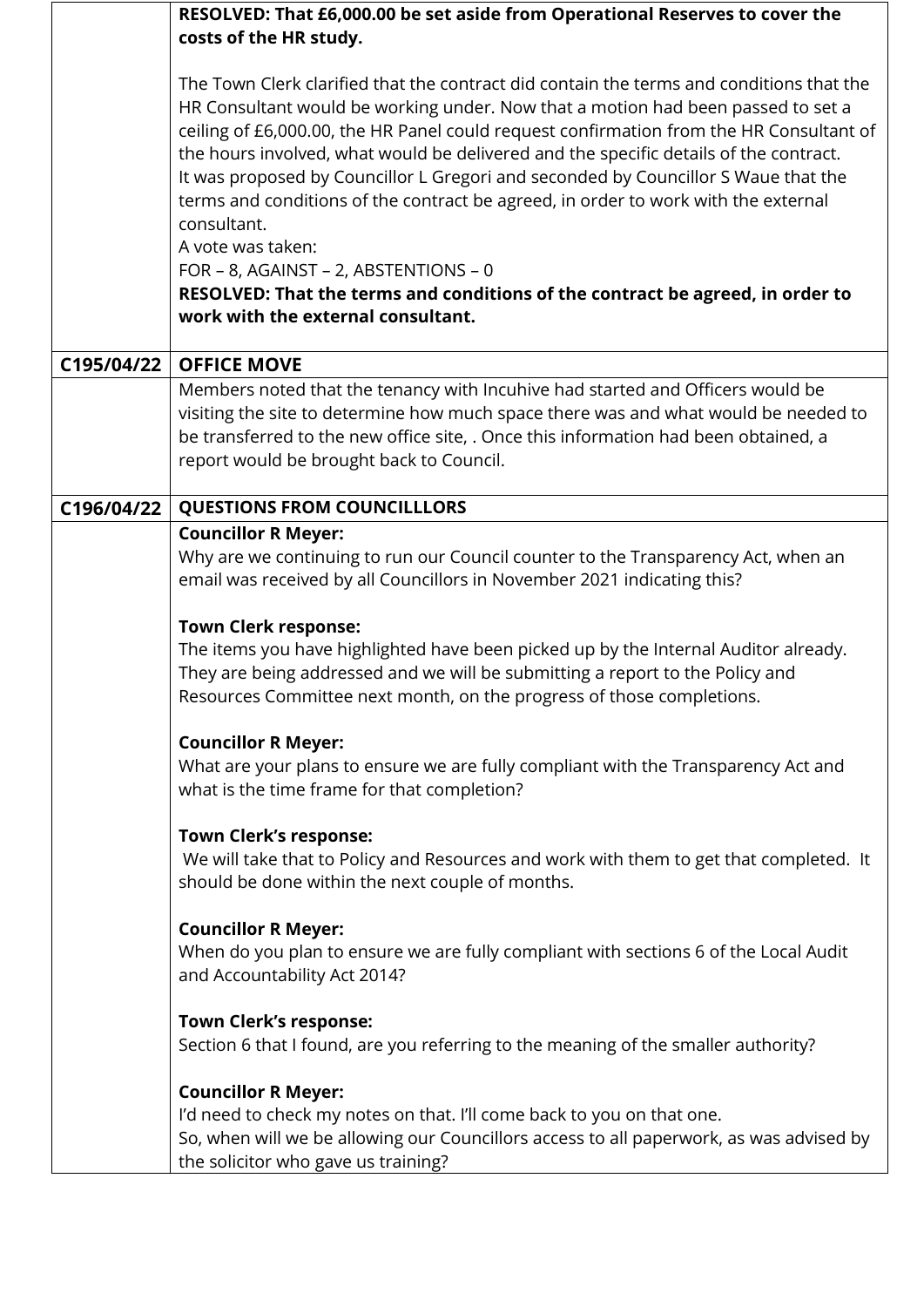#### **Town Clerk's response:**

The Councillors do have access to the relevant paperwork within the bounds of the GDPR and the Data Protection Act. If there are specific papers that you are referring to, I will answer that further. But under the GDPR and Data Protection, we do make sure you have access.

# **Councillor R Meyer:**

When will we be following the Accounts and Audit Regulations of 2015, specifically category 2, Authority must in following order, consider the statement of accounts by the members at a meeting as a whole? It is pretty clear that approval of the right of all Council Members at a Minuted meeting ultimately and not a panel. Consideration can mean asking for evidence of a process that were used to approve grants and being able to view receipts, if necessary, prior to resolving them. Such evidence can be included in agenda papers.

# **Town Clerk's response:**

The Accounts and Audit Regulations to which you refer is about the sign off of the Year End accounts and the Annual Governance Accountability Return, which is the AGAR. It is a specific process that Council has to follow. It doesn't refer to individual payments or receipts. The payments and receipts are submitted to the Council on a monthly basis and signed off as per the Financial Regulations and Standing Orders. It was agreed by Full Council in August 2021, that the Grant Panel will be formed to consider the grant applications and ensure they met the Grant Policy criteria and make recommendations to that Full Council. The report that is submitted, contains that information sufficient for the Members to make a decision. It is a standard practice for most Parish Councils. It's also just been through the CILCA and passed. So, no fault was found with the way that we deal with our grants.

# **Councillor R Meyer:**

How is it an asset to Andover Town Council and the public that when Councillors attempt to quote laws, which the Council and all Councils in England must follow, they're not allowed to?

# **Town Clerk's response:**

I don't think I can answer that as Clerk.

# **Town Mayor:**

I'm not quite sure what you are referring to.

# **Councillor R Meyer:**

Ok, I just know that these are meant to be up for discussions and so per Standing Orders, a question shall not require a response at the meeting or start a debate with a question. So, I can write you privately about how you wouldn't allow me to quote a law last time.

According to our own Financial Regulations, which I can quote for you below; "Only Full Council can approve Earmarked Reserves and Virements."

Why when a Councillor has repeatedly asserted this, the Councillor has been repeatedly advised they are making it up? This is directly for the Mayor.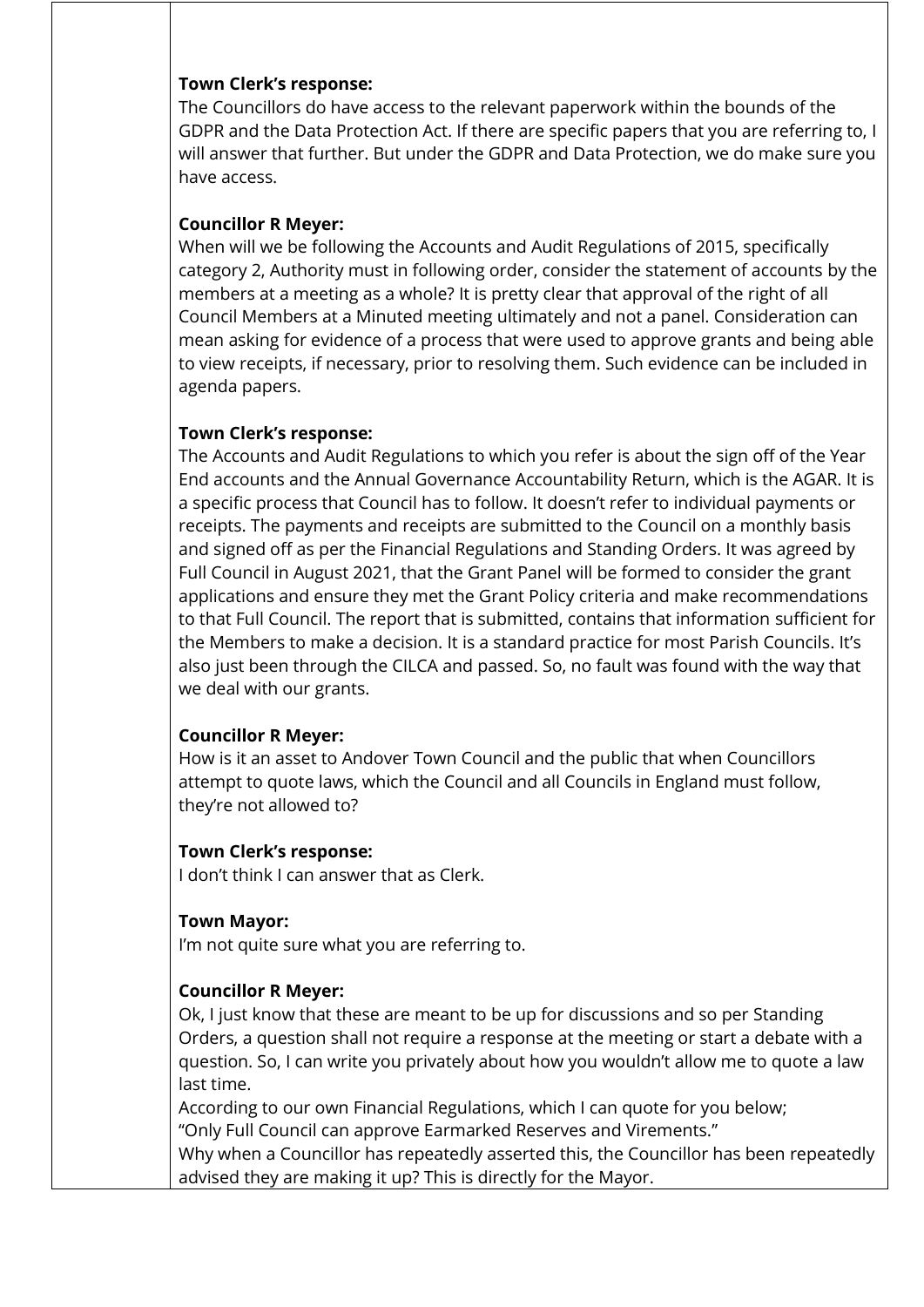#### **Town Mayor's response:**

I think I need to come back to you on that because again I'm not quite sure what you are referring to.

# **Councillor R Meyer:**

I can quote it for you.

"No expenditure may be authorised that will exceed the amount provided in the recorded budget for that class of expenditure, other than by resolution of the Council or duly delegated committee. During the budget year and with the approval of Council, having considered fully the implications for public services, unspent and available amounts may be moved to other budget headings or Earmarked Reserves as appropriate."

I've heard at least one Councillor quote this twice during meetings. Why do you not allow this and why do you say they are making this up?

# **Town Mayor's response:**

Any virements are approved by Council for going from Earmarked Reserves.

# **Councillor R Meyer:**

Ok. I think you'll have to come to back to me on that. Have we ticked all the yes boxes in Part 3 of AGAR for 2021and 2022? If we had, the report should stipulate that we made a false declaration to AGAR, with respect to " We maintained through the year, an adequate and effective system of internal audit of the accounting records and control systems and we took all responsible steps to ensure ourselves that there are no matters of actual or potential non-compliance of laws, regulations and proper practices, that could have a significant financial effect on the ability of this authority to conduct its business or manage its finances."

# **Town Clerk's response:**

We are due to have our final internal audit for the year 2021/2022. The auditor is due to come in May. So, he will go through all of the processes and I will await his report. We won't tick any boxes until he has done that report.

# **Councillor R Meyer:**

Do we as a Council and the public as a tax payer that fuels this Council and expect it to follow each and every law, have to wait until a new Chair and Vice Chair of this Council are appointed, before any proper care of the law will be enforced?

# **Deputy Mayor:**

If said Councillor believes that the Deputy Mayor has committed anything illegal or wholly wrong, I suggest you report it to the Police and have them investigate it.

# **Councillor R Meyer:**

That's not what you do. You don't report this to the Police. I think you need to look at our Financial Regulations and the Act.

# **Councillor J Coole:**